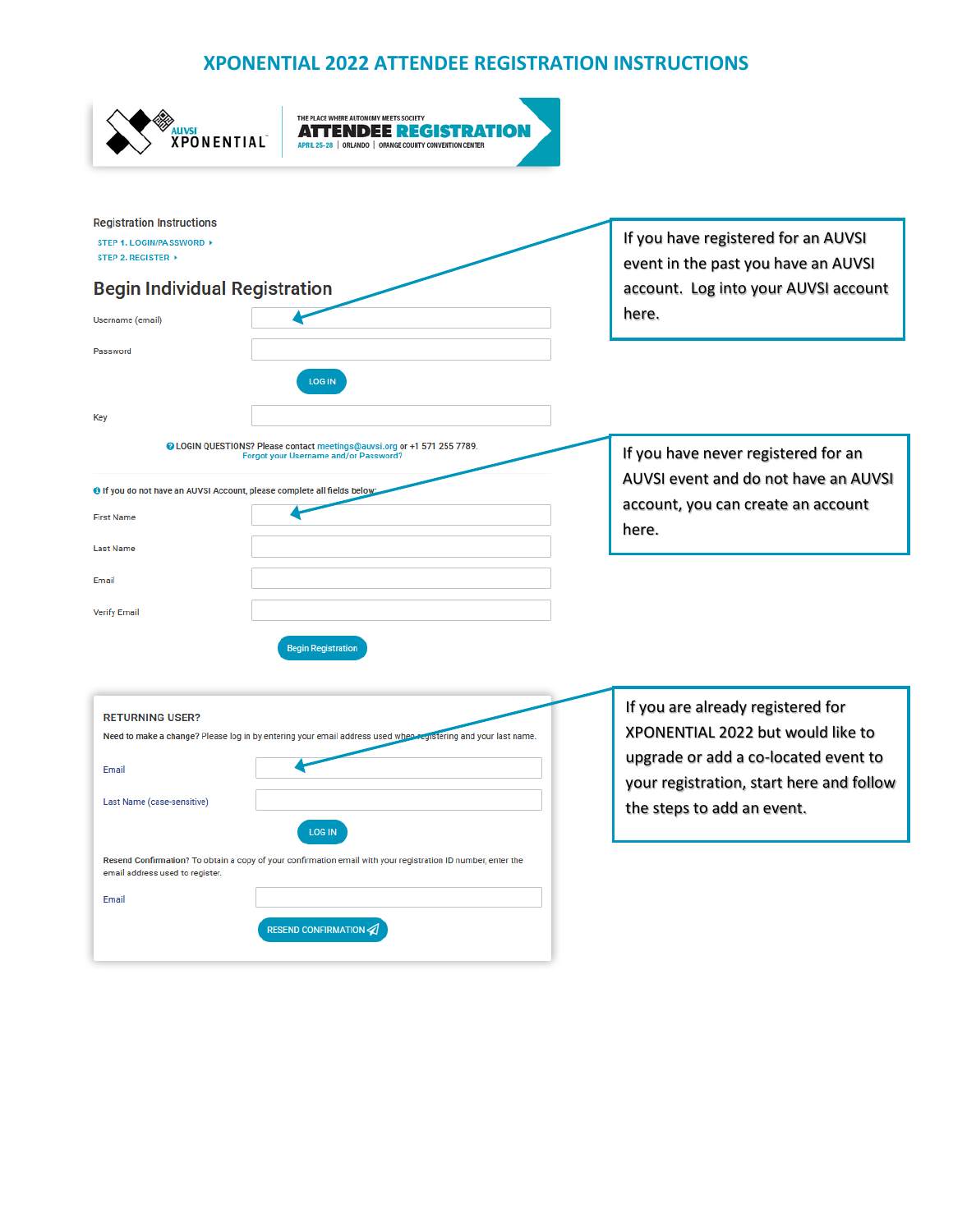

To check to see if your company is a member, type the first few letters of your company name to see if it appears on our member list. If it does not, just click next.

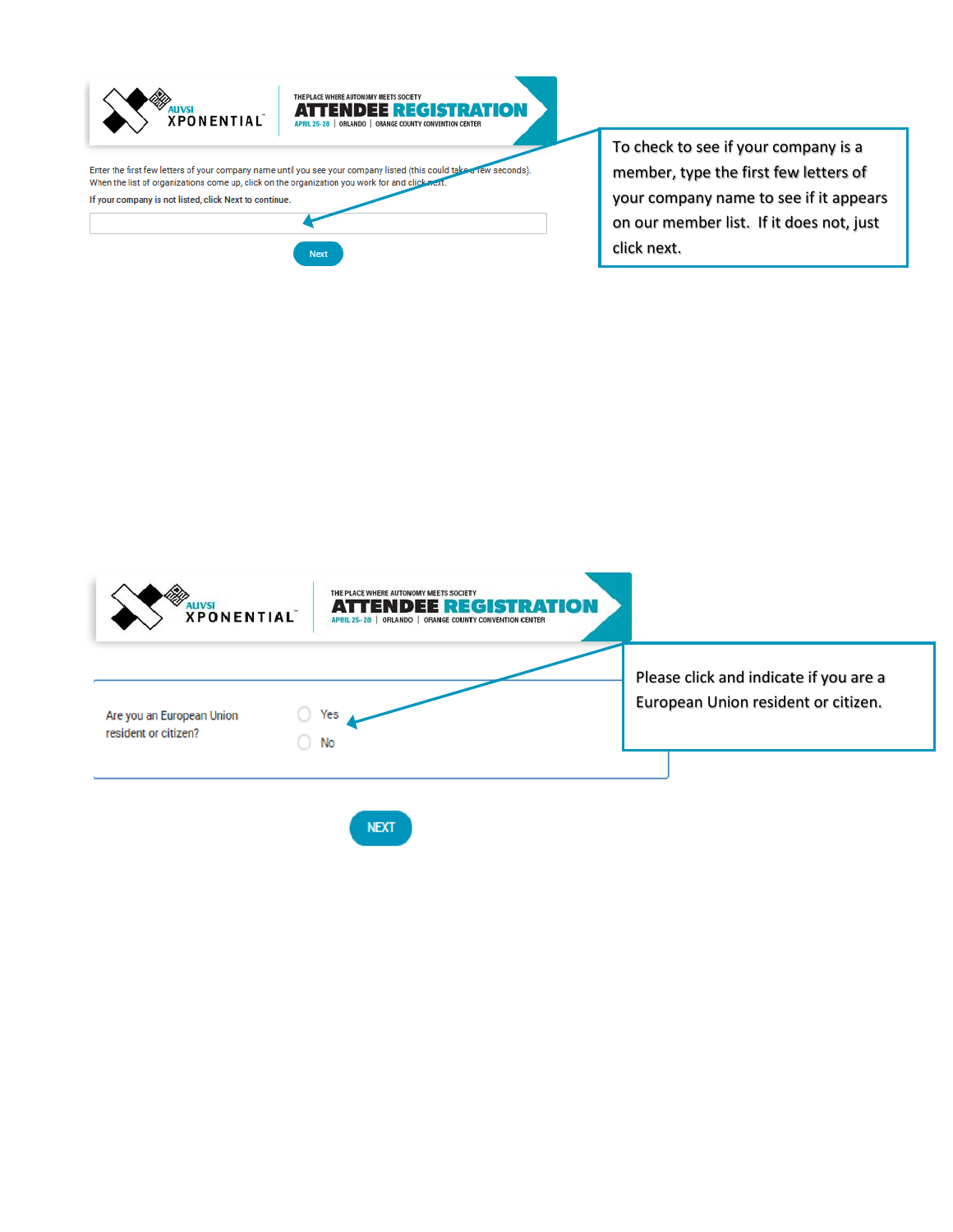



## **Personal Information**

| Prefix (optional)                                                              | Please select<br>۰                                                                                                                                                                                                                                                                                                                                 |                                 |
|--------------------------------------------------------------------------------|----------------------------------------------------------------------------------------------------------------------------------------------------------------------------------------------------------------------------------------------------------------------------------------------------------------------------------------------------|---------------------------------|
| <b>First Name</b>                                                              | Test9                                                                                                                                                                                                                                                                                                                                              |                                 |
| <b>Last Name</b>                                                               | Test9                                                                                                                                                                                                                                                                                                                                              |                                 |
| Organization                                                                   | ex. ABC Company                                                                                                                                                                                                                                                                                                                                    | Start by providing your contact |
| Title                                                                          | ex. Account Manager                                                                                                                                                                                                                                                                                                                                | information.                    |
| <b>Birth Year (optional)</b>                                                   | eg. 1970                                                                                                                                                                                                                                                                                                                                           |                                 |
| Email                                                                          | ◎<br>test@test.com                                                                                                                                                                                                                                                                                                                                 |                                 |
| Work Number (optional)                                                         | ex. 555-555-5555                                                                                                                                                                                                                                                                                                                                   |                                 |
| Cell/Mobile (optional)                                                         | ex. 555-555-5555                                                                                                                                                                                                                                                                                                                                   |                                 |
| LinkedIn in (optional)                                                         |                                                                                                                                                                                                                                                                                                                                                    |                                 |
| Address <sub>1</sub>                                                           |                                                                                                                                                                                                                                                                                                                                                    |                                 |
| Address 2 (optional)                                                           |                                                                                                                                                                                                                                                                                                                                                    |                                 |
| City                                                                           |                                                                                                                                                                                                                                                                                                                                                    |                                 |
| Country                                                                        | <b>United States</b>                                                                                                                                                                                                                                                                                                                               |                                 |
| <b>State</b>                                                                   | Please select                                                                                                                                                                                                                                                                                                                                      |                                 |
| Zip                                                                            |                                                                                                                                                                                                                                                                                                                                                    |                                 |
| Special Needs &<br>when making hotel reservations.                             | It is AUVSI's sincere desire to comply fully with both the letter and the spirit of the Americans with Disabilities Act<br>(ADA) of 1990. Attendees with special needs at the conference should indicate below their requirements so Show<br>Management can make arrangements and reach out as required. Special housing needs should be requested |                                 |
| Do you require special<br>consideration?                                       | <b>Yes</b>                                                                                                                                                                                                                                                                                                                                         |                                 |
| <b>Make Connections</b><br>registered attendee, on the XPONENTIAL.org website. | To facilitate connections and more effective networking, AUVSI would like to share your title and company, as a                                                                                                                                                                                                                                    |                                 |
| OPT OUT                                                                        | I do not want to be included.                                                                                                                                                                                                                                                                                                                      | Click next                      |
|                                                                                |                                                                                                                                                                                                                                                                                                                                                    |                                 |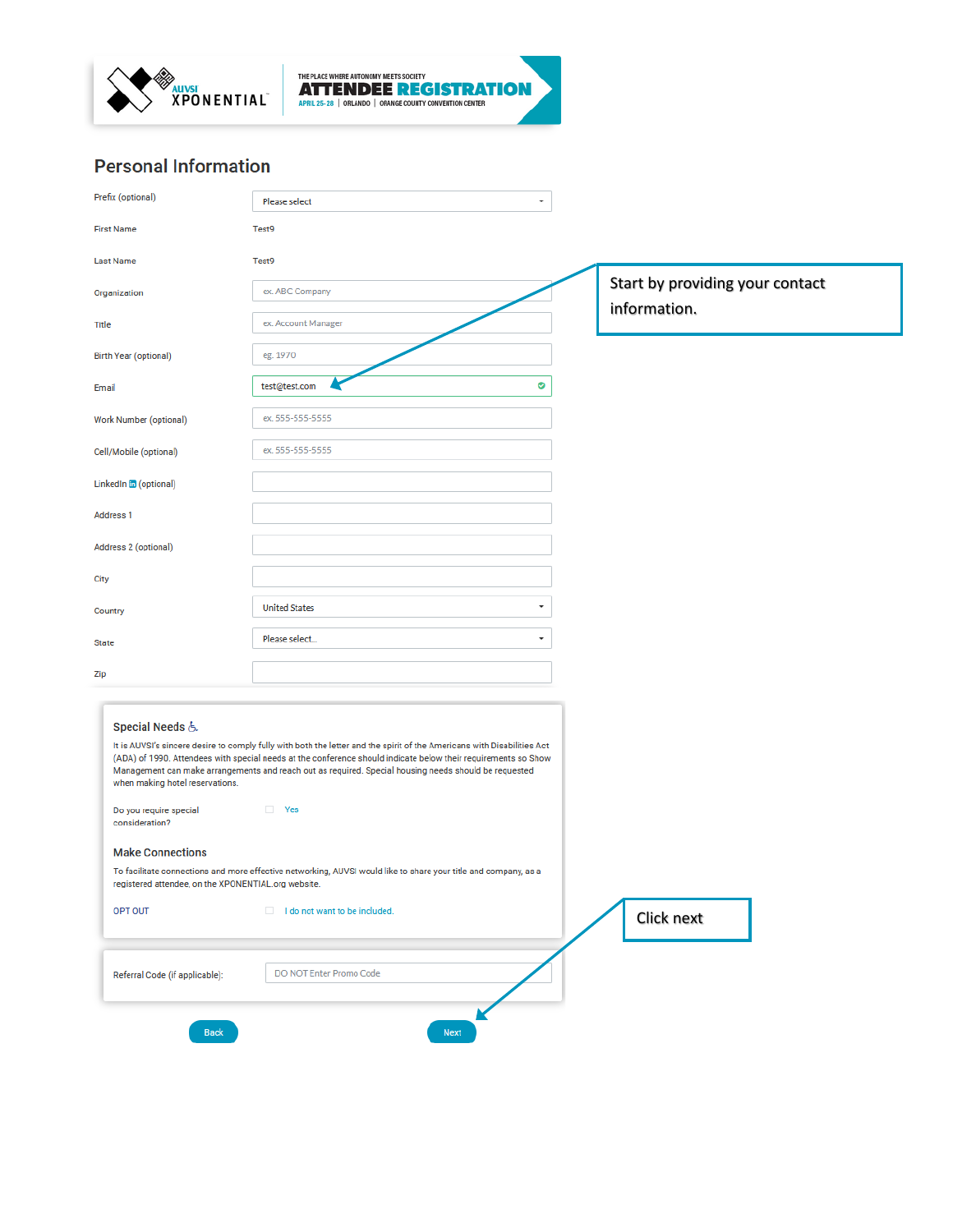| THE PLACE WHERE AUTONOMY MEETS SOCIETY<br><b>REGISTRATION</b><br><b>WVSI</b><br><b><i>XPONENTIAL</i></b><br>ORLANDO   ORANGE COUNTY CONVENTION CENTER<br><b>Promo Code  </b> Enter Promo Code before selecting your<br>gistration option<br><b>RE CASE-SENSITIVE</b><br><b>CODES</b> AT<br>(if applicable)<br><b>Apply Promo Code</b>                                                                                                                                                                                                                                                              | If you have a promo code (discount<br>code), enter it here and click<br>"apply promo code."<br>Do this BEFORE you select a<br>registration option. Once you click<br>"apply promo code" any applicable<br>discounts will be reflected in the<br>pricing below. |
|----------------------------------------------------------------------------------------------------------------------------------------------------------------------------------------------------------------------------------------------------------------------------------------------------------------------------------------------------------------------------------------------------------------------------------------------------------------------------------------------------------------------------------------------------------------------------------------------------|----------------------------------------------------------------------------------------------------------------------------------------------------------------------------------------------------------------------------------------------------------------|
| <b>REGISTRATION OPTIONS + FEES</b><br><b>View Category Descriptions</b><br><b>Attendee</b>   NOT Staffing a Booth<br>Full Conference Pass - Nonmember<br>\$749.00<br>О.<br>Full Conference Pass - Public Safety Professional - Nonmember<br>\$399.00<br><b>VIP Pass - Nonmember</b><br>\$1,099.00<br>XPO Hall Pass - Nonmember<br>\$139.00<br>O Only want to register for Co-Located Events?<br>Click the button below to register as Co-Located Event Only. Your fee will be the cost of your selected co-located<br>event(s) on the proceeding page.<br><b>REGISTER AS CO-LOCATED EVENT ONLY</b> | Next, select the pass you want: VIP<br>Pass, Full Conference Pass or XPO Pass.<br>You may add a co-located event to any<br>pass type; this will be done on the next<br>screen.<br>NOTE: All paid co-located events<br>include a complimentary XPO Hall Pass.   |
| <b>Back</b><br><b>Next</b><br>THE PLACE WHERE AUTONOMY MEETS SOCIETY                                                                                                                                                                                                                                                                                                                                                                                                                                                                                                                               | Click on this box to register for a co-<br>located event only.                                                                                                                                                                                                 |
| <b>LUVSI</b><br>DEER<br>ектичног<br><b>XPONENTIAL</b><br>APRIL 25-28   ORLANDO   ORANGE COUNTY CONVENTION CENTER<br><b>Co-located events</b><br>Law-Tech Connect <sup>*</sup> CLE (Continuing Legal Education) Workshop<br>\$349.00<br>Monday, April 25, 2022   7:30 AM - 5:00 PM<br>Additional events will be available in the future please check back at a later date.                                                                                                                                                                                                                          | Click on the co-located event you<br>want to attend                                                                                                                                                                                                            |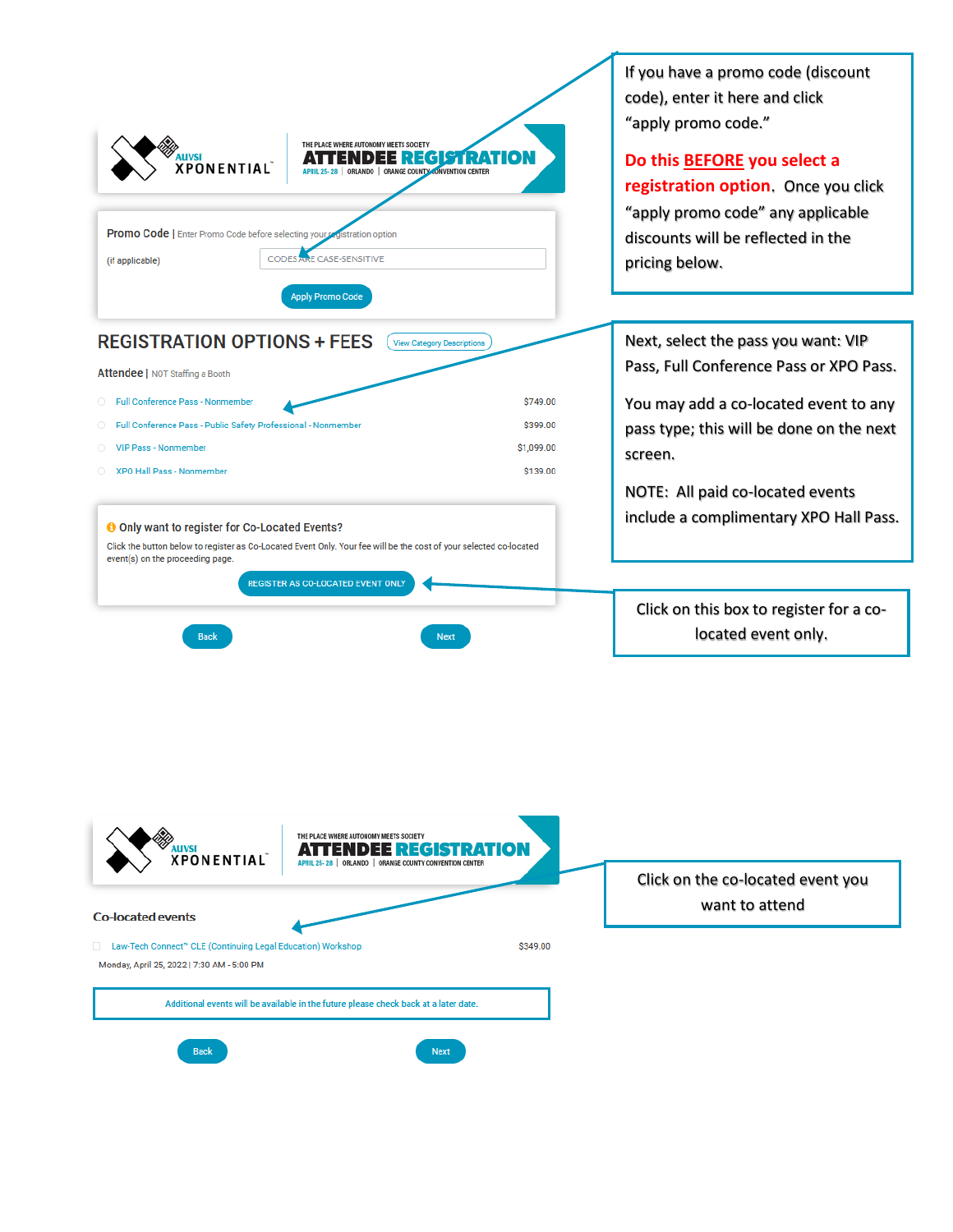





## **Demographic Information**

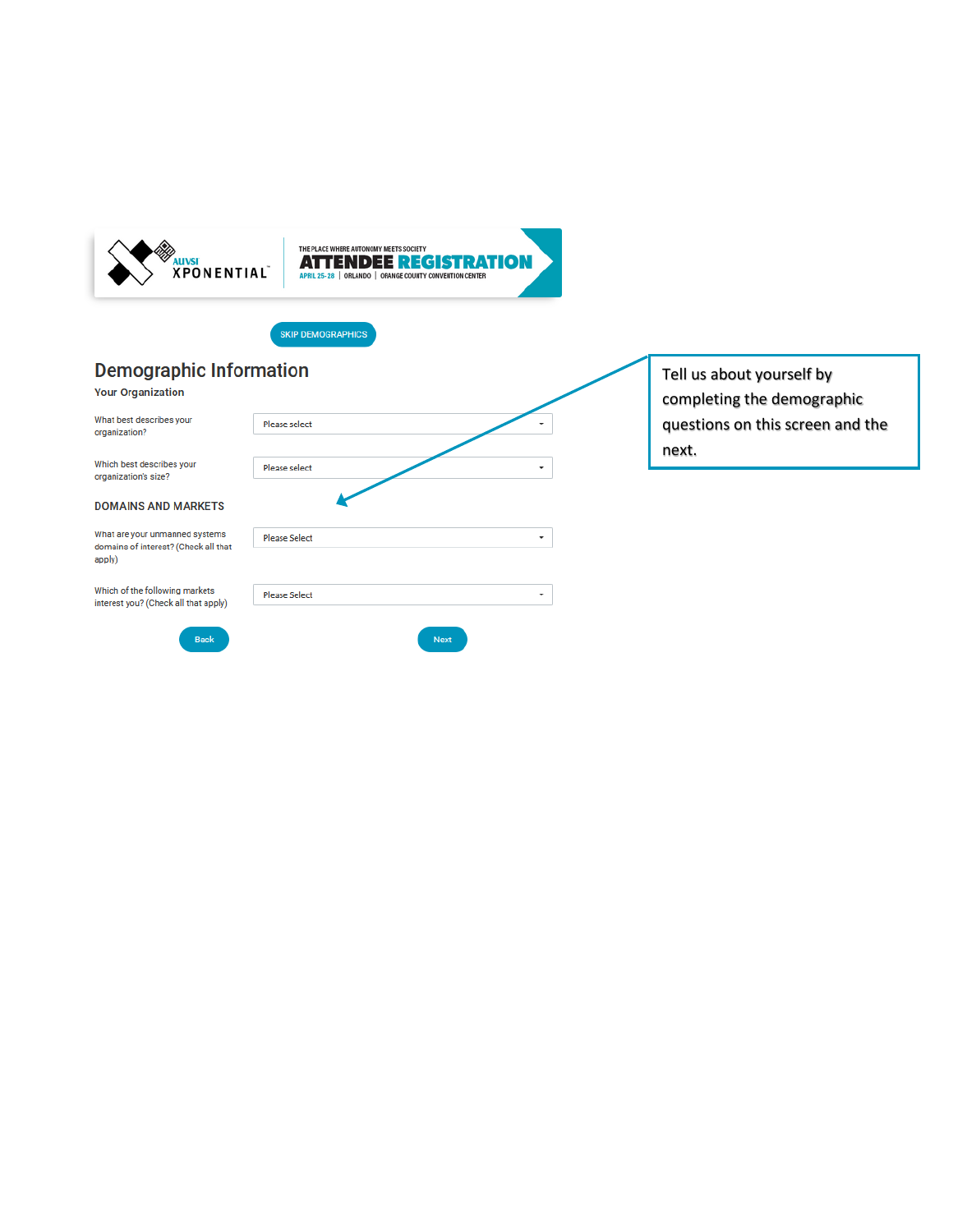



| What are your primary job roles<br>within your organization? (Check all<br>that apply) | <b>Please Select</b><br>٠ |  |  |  |
|----------------------------------------------------------------------------------------|---------------------------|--|--|--|
| What is your current level of<br>purchasing authority within your<br>organization?     | Please select<br>۰        |  |  |  |
| What is your level of experience in<br>the unmanned industry?                          | Please select<br>٠        |  |  |  |
| <b>Your Goals</b>                                                                      |                           |  |  |  |
| What is your primary goal in<br>attending the event?                                   | Please select<br>۰        |  |  |  |
| What is your secondary goal in<br>attending the event?                                 | Please select<br>۰        |  |  |  |
| What is your tertiary goal in<br>attending the event?                                  | Please select<br>۰        |  |  |  |
| <b>Your Feedback</b>                                                                   |                           |  |  |  |
| How did you hear about the show?                                                       | Please select             |  |  |  |
| <b>Back</b>                                                                            | <b>Next</b>               |  |  |  |